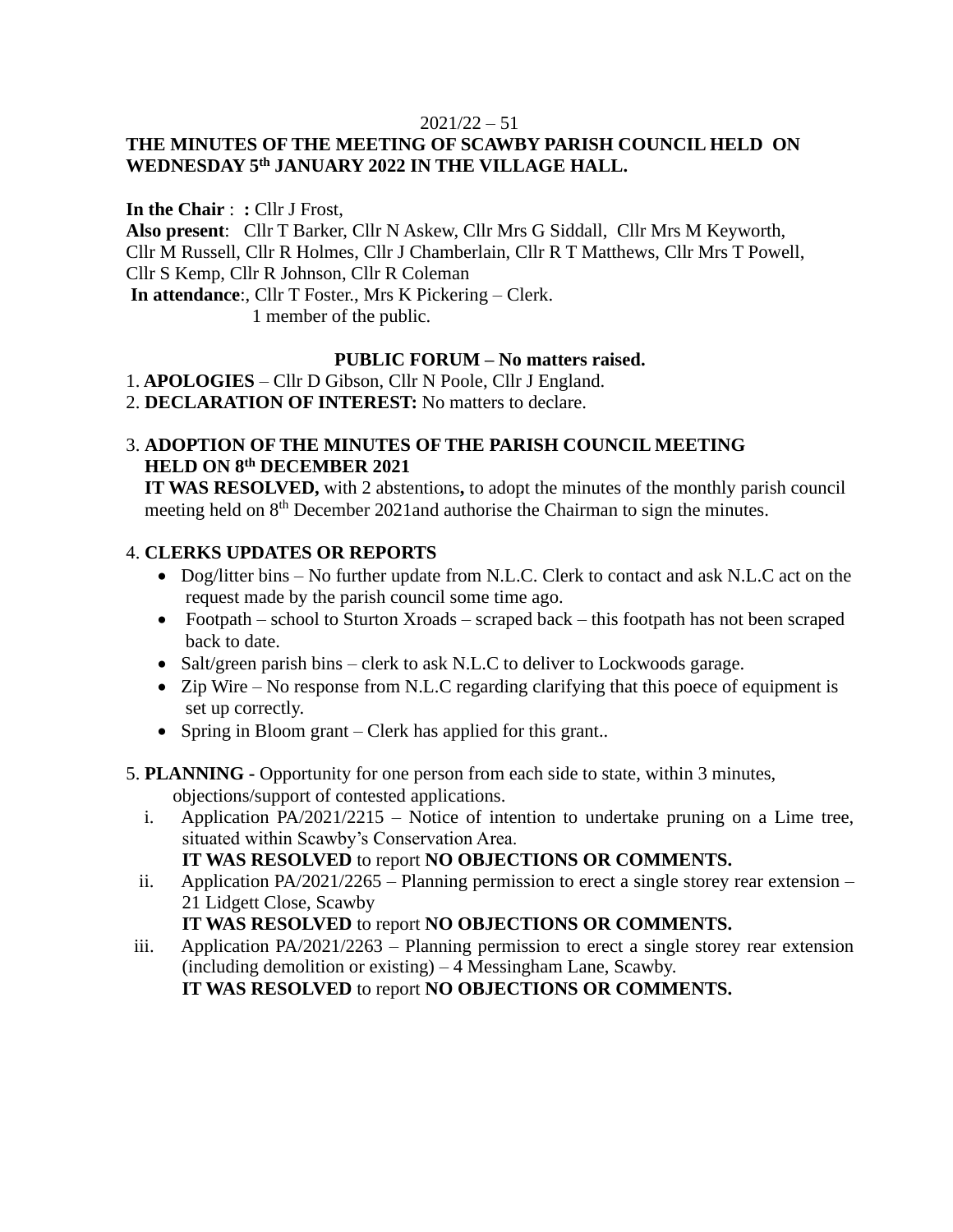#### 2021/22 - 52

iv. Application PA/2021/1755 – Planning permission to erect 14 dwellings and improvements to vehicular access – Land off main Street, Sturton – Amended and/or additional information submitted.

**IT WAS RESOLVED** unanimously to **OBJECT** to this planning application confirming the objections provided within the original planning application and advising that the applicant states that there is no evidence of flooding in the area yet evidence has been provided to N.L.C of ground water flooding in the form of photographs and that the existing drainage system is not adequate to serve existing properties and certainly would not support additional properties using this drainage system.

### 6. **TO RECEIVE REPORTS FROM PARISH COUNCILLORS/CLERK WHO HAVE ATTENDED MEETINGS, REPRESENTING SCAWBY PARISH COUNCIL.**

i) NATS – Cllr T Barker attended the most recent NATS meeting when HGV movements, flooding and highways and transport matters were discussed. It was also noted that quad bikes are a nuisance and that a 4 person squad of 4 PC's is to be formed to try and discourage/catch the illegal use of quad and 4 wheel drive vehicles.

It was also noted that the crime stats for the area are encouraging.

### **7. CORRESPONDENCE**

**8. FINANCE**

- ERNLLCA newsletter
- ERNLLCA/NALC various information emails and training courses
- D Lofts neighbourhood plans confirming attendance at February meeting.
- Barton Mowing Services contract for 2022.
- N.L.C S.L.A Bin emptying 2022.
- OPUS energy contract for electricity at pavilion.

| 8. FINANCE                        |             |        |
|-----------------------------------|-------------|--------|
| Clerk - Salary - December         | <b>BACS</b> | 608.83 |
| Clerk - Expenses :                |             |        |
| Stationery//photocopying $-7.56$  |             |        |
| Stamps - 11.22                    |             |        |
| $Travel - 0$                      |             |        |
| <b>TOTAL EXPENSES</b>             | <b>BACS</b> | 18.78  |
| <b>Sissons Gardening Services</b> | <b>BACS</b> | 587.02 |
| (Monthly payment – December)      |             |        |
| Police band                       | <b>BACS</b> | 50.00  |
| Xero                              | DD          | 31.20  |
| Total Gas and Power - Pavilion    | <b>DD</b>   | 35.02  |
| Opus Energy – War memorial        | DD          | 5.87   |
| Gratuity transfer (December)      | Transfer    | 68.50  |
|                                   |             |        |

#### **The accounts for payment were proposed by Cllr T Powell and seconded by Cllr G Siddall and unanimously agreed.**

**INCOME RECEIVED :** December: Pitch hire - £20.00.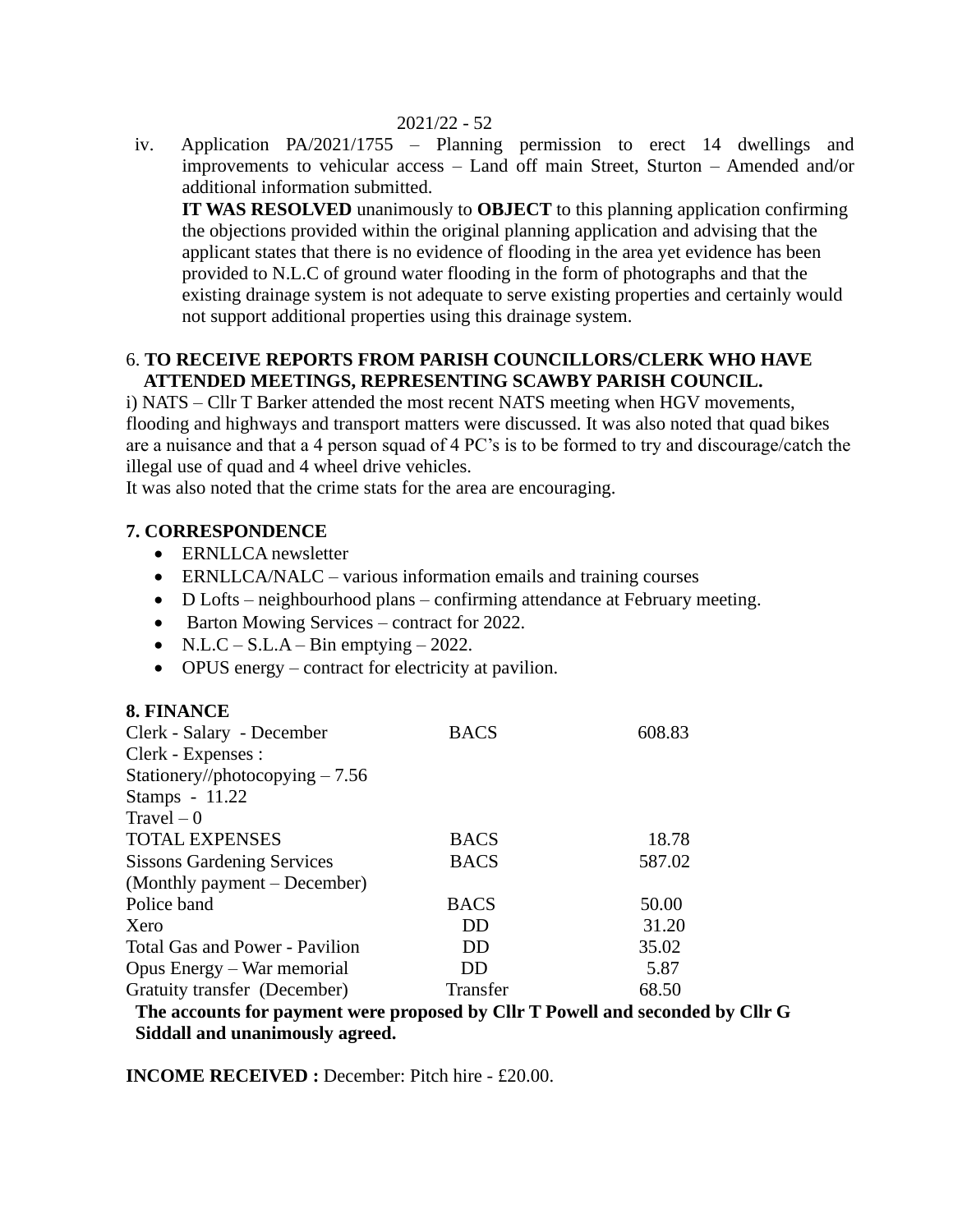### 2021/2 - 53

ii. The financial statement – The financial statement for the new financial year was discussed and transactions noted. Variances to the budget were noted.

iii. To receive the quotation from Barton Mowing Services for grass mowing at the football pitches and agree their services for the 2022 season. **– No price rises.**

Option to pay over 12 equal monthly instalments – discuss. **IT WAS RESOLVED** to accept the quotation from Barton Mowing Services and ask B.M.S to invoice after each cut/work.

- iv. To give consideration to the S.L.A for emptying the bins at the playing fields  $(3)$  weekly for April 2022 – March 2023 - £1,404.00  **IT WAS RESOLVED** to accept the quotation from N.L.C for emptying the bins at the playing fields.
- v. To give consideration to and set the precept for the financial year 2022/23 Proposal : £35,000 – proposed by Cllr T Barker, seconded by Cllr S Kemp  **IT WAS RESOLVED** unanimously to set a precept of £35,000 for 2022/23.

# 9. **POLICE MATTERS**

i) New Police matters: An accident was reported to have taken place at Broughton Xroads.

# 10. **NORTH LINCOLNSHIRE COUNCIL HIGHWAYS MATTERS**

i.To receive reports from Ridge Ward Councillors: Covid is unfortunately affecting the N.L.C workforce and many officers are working from home. Residents are advised to call 101 if they see any off road vehicles travelling where they shouldn't be. Cllr Keyworth advised Cllr Foster that she had been liaising with Cllr Neil Poole regarding the out of date and poor signage at Scawby cemetery and that unfortunately N.L.C cemetery staff do not seem able to rectify the problem and provide new, clear, up to date and accurate signs so that visitors can locate the graves of their loved ones. N.L.C have indicated that they are reviewing all their cemeteries but do not seem to have made any progress. Cllr Foster agreed to add his weight to trying to get this matter resolved.

ii. Action List: Cllr Foster agreed to arrange a meeting with highways officers(Mick

Johnson)/Ward Councillors and members of Scawby PC to try and get some of the outstanding highway issues resolved in Scawby.

Parking on grass verge leaflets have been delivered to Scawby Brook and distributed appropriately.

iii. New Highway Matters: The bollards at the corner of Messingham lane have been damages and are no longer lit. The bollards at Castlethorpe corner are also no longer illuminated. Clerk to ask for them to be repaired.

There is a deep pot hole on Messingham lane – Cllr Johnson will report.

Cllr Keyworth asked if anyone else was troubled with loud motorbikes travelling down Church Street on a Sunday – they appear to be excessively loud.

Flytipping has een reported at the top of Sturton Lane – clerk to ask the NATS team if cctv/covert camera's can be installed.

A main drain cover outside 1 Alms Houses, Church Street is loose and very noisy and needs attention.

The light on the 'No entry' sign on Chapel Lane is out – Cllr Frost to report.

The verge has been damaged by cadent on Church Street – Cllr Frost will report.